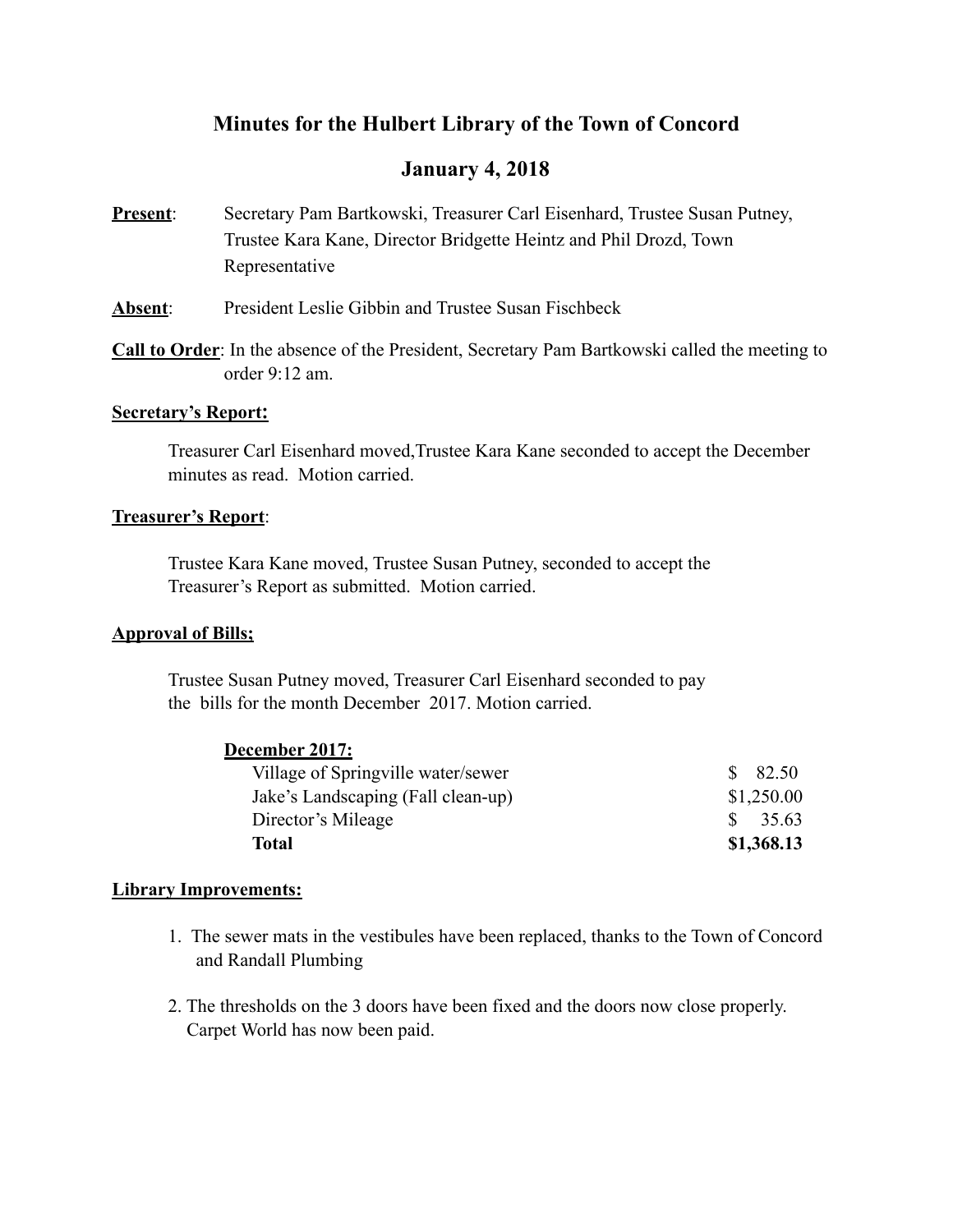**Town Board Report**: We welcomed Phil Drozd as the new Town of Concord library representative. We mentioned the need to replace the bulbs in the street lamps. Director Bridgette Heintz has the bulbs. Phil Drozd, Town Representative told the Board he would speak to Supervisor Clyde Drake to see if an arrangement could be made with the Village to replace the bulbs rather than calling in an electric company.

#### **Correspondence**:

- 1. A \$500 donation was received from Drs. Hurley and Fischbeck. This donation is for the unrestricted use by the Hulbert Library. The Director plans on using a portion of the donation to fund items needed for the SES Science Night on January 25th. The remainder will fund future programming.
- 2. A \$50 donation was received from the Goodrich family in memory of Robert Hebden. This donation is for the unrestricted use by the Hulbert Library.
- 3. The Board received a thank you card from the Director and Staff for the staff Christmas luncheon.

**Director's Report:** Director Bridgette Heintz informed the Board that:

- 1. The Library had to be closed again on December 26th. because the Parking Lot and drives could not be plowed. The Director is hesitant to close as the part time employees don't get paid.
- 2. She would request a 60 day extension for the Comptroller Report as the BECPL Business Office instruction.
- 3. The next ACT meeting is Saturday, January 20th. at the Tonawanda Library 9:30 am to  $11:45$  am.

**Old Business:** The Board briefly discussed the Mary Jean Jakubowski/ Ken Stone meeting of Library hours and schedule. No action was taken.